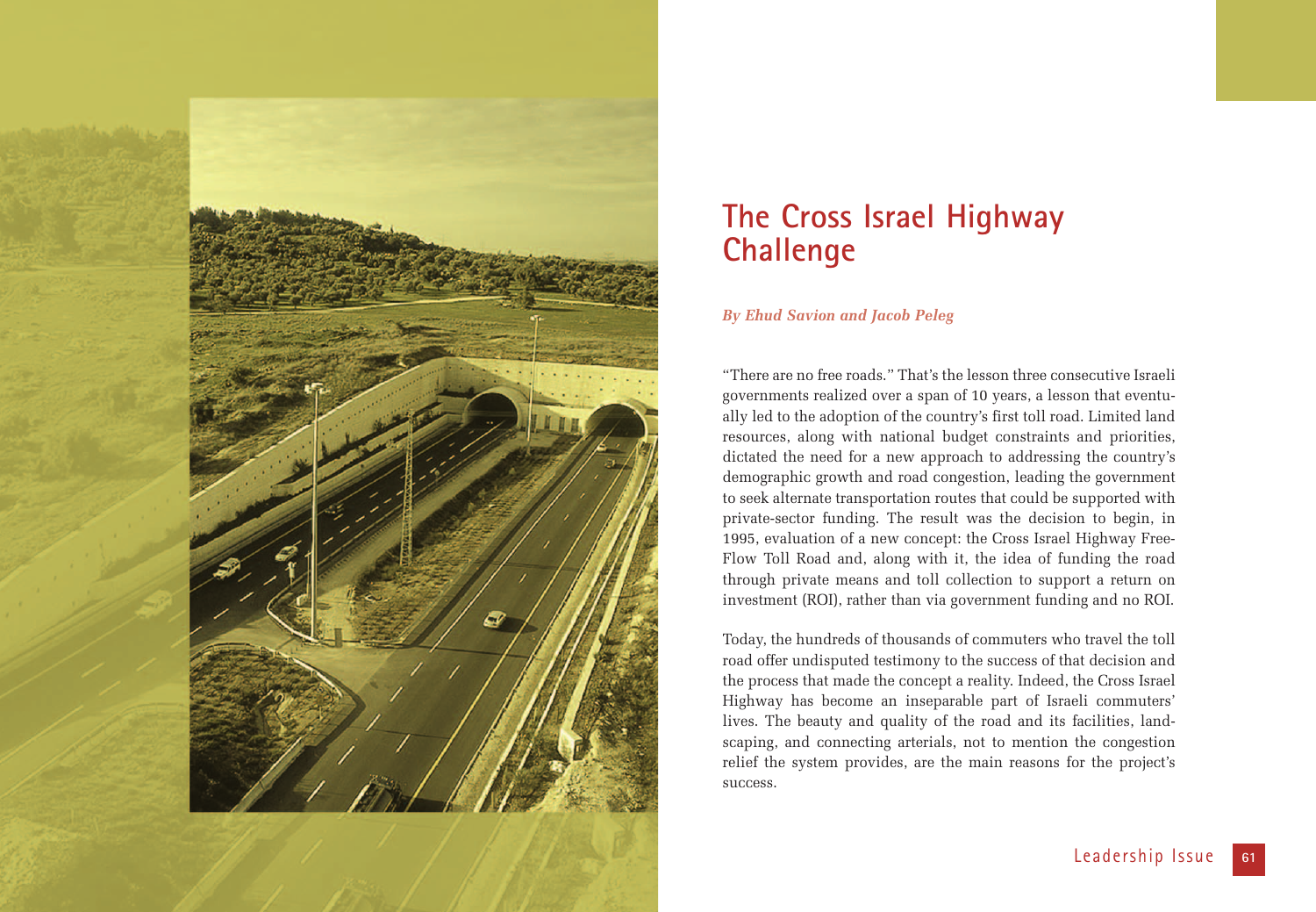# **Highway Beginnings**

The Cross Israel Highway, also known as Highway 6, is the largest build-operate-transfer (BOT) transportation infrastructure project



ever implemented in Israel. The Free-Flow Toll Road, in turn, is the first of its kind in the country.

When the road was envisioned, it was expected to free up at least 15 percent of the traffic crossing the highly congested Tel-Aviv vicinity. To provide the desired bypass connection between the northern and southern regions of the country, the highway's

route was directed east of the highly populated areas, with its central section covering approximately 87 kilometers and encompassing 10 interchanges, 94 bridges, 2 tunnels, 100 kilometers of agricultural service roads, and 44 kilometers of lateral roads. In addition to relieving congestion, the central section, currently undergoing expansion to the south, incorporates higher traffic speeds (110 kph as opposed to 90 kph on other area roads) and higher safety standards than older roads in the region.

The highway incorporates new asphalt technologies, high-radius turning curves, advanced crash bumpers, and textured shoulders to arouse sleepy or distracted drivers. Other features include a fullscale traffic management system with incident detection and 24/7 operator road patrollers who provide free assistance to drivers and vehicles.

## **A Consortium Approach**

To fund the toll road, the government contracted with the Derech Eretz Highways Consortium. The consortium's strength and success lie in its shareholder companies: Aecon/Canadian Highways Investment Corp., based in Canada; Africa-Israel Investments Ltd. (in partnership with Alon Oil Ltd.), based in Israel; and Housing & Construction Holding Co. Ltd., also in Israel. Each of these companies is involved in large-scale international projects and construction. The consortium invested more than \$800 million for the current project phase of the highway, whose future expansion and major maintenance periods are accounted for in the BOT financial model.

Derech Eretz Highways Ltd., headquartered in Tel Aviv, was awarded the Cross Israel Highway project concession contract for the design, construction, and operation of the toll road for 30 years. Derech Eretz is investing \$1.3 billion in private financing via shareholder equity and a syndicate of domestic and international banks.

Financial closure for the project was achieved based on a few fundamental elements: a unique toll law and related regulations adopted to legally protect the concession and the investment; a traffic forecast that substantiated the project model; and a government safety net, based on the traffic forecast, to support up to 80 percent of road use.

The project model is based on three key components: the concession contract with the State of Israel, a construction agreement with the construction joint venture (CJV) that the consortium established for the project, and an operations and maintenance (O&M) agreement with the Derech Eretz operator (DEC-Op), which is based on transportation lessons learned from around the world.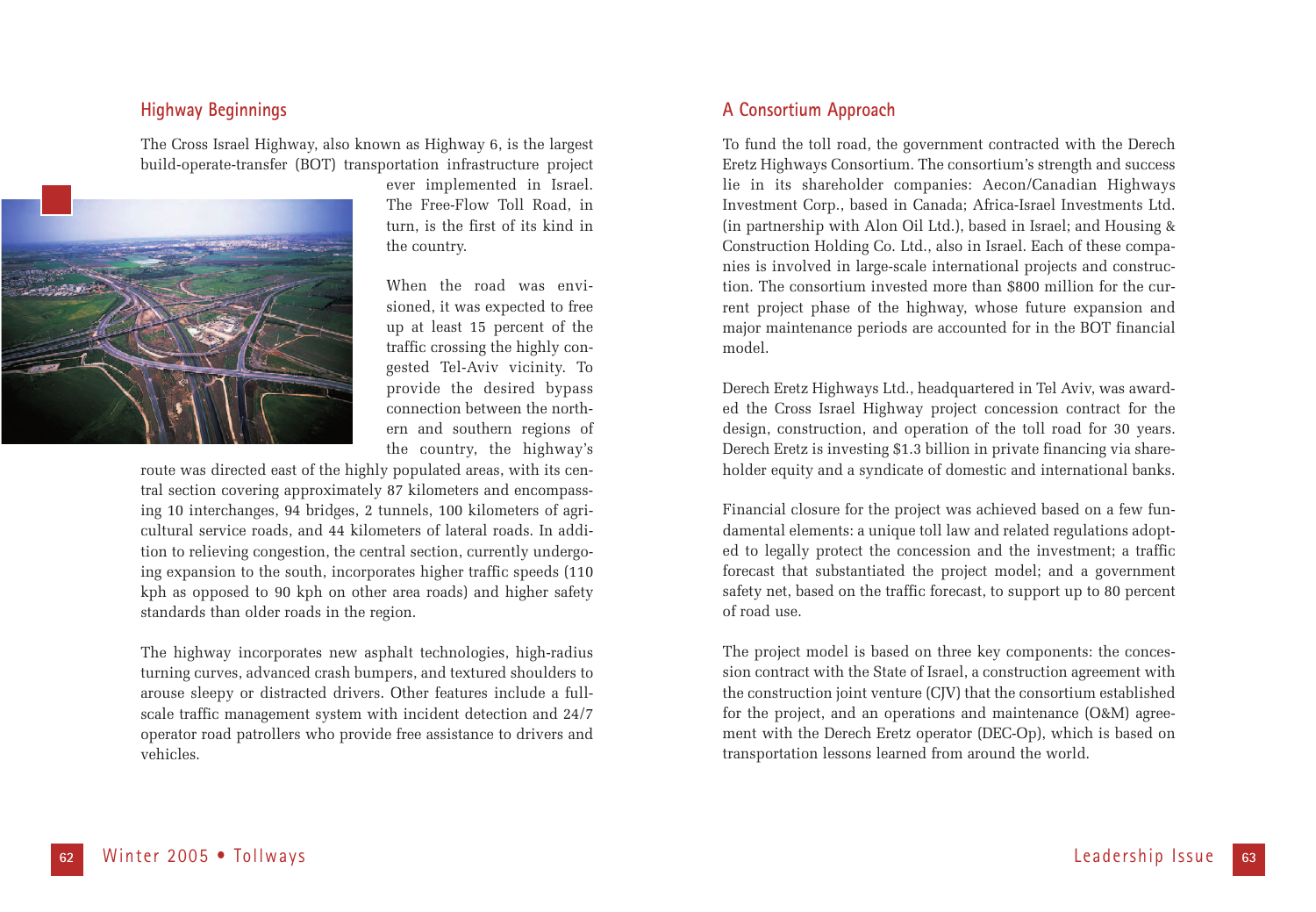The consortium established the CJV for the sole purpose of designing, building, and commissioning the toll road on a turnkey basis. To make the toll road a reality, the CJV hired more than 150 employees and 2,000 independent workers across some 40 design and consulting firms. The entire project was successfully completed on time and on budget and met unprecedented standards of quality. Indeed, the CJV has been recognized domestically and internationally as one of the most successful organizations of its kind, mainly because of the synergy and expertise the Derech Eretz Highways venture's shareholders brought to the project.

The consortium started DEC-Op from the ground up. Because of the novelty of tolling in Israel, a complete operational system had to be envisioned and created. Departments for management, administration, human resources, maintenance, marketing, call centers, toll enforcement, finance, legal issues, information technology, and security all were established and personnel trained. The organization was also charged with overseeing civil infrastructure, including the road, bridges, tunnels, electrical and irrigation systems, and signage.

Over the toll road's start-up period, DEC-Op (with more than 300 employees) has become a model of success. Commuter satisfaction with the toll road's level of service and facilities, as evidenced by customer surveys and focus groups, among other means, is living proof of the group's success.

# **A Free-Flowing Design**

The toll road comprises 18 tollgates, 9 northbound and 9 southbound. Its core is based on a free-flow, all-electronic, main-line open system. A free-flow approach was mandatory because of Israel's limited land resources. With this setup, no toll plazas or tollbooths of any kind, or any barriers, are allowed, and registration is voluntary. Toll collection occurs at a minimum of three tollgates

and a maximum of five to encourage commuters to drive long distances (tollgates six through nine are free of charge). The first section of the road was opened to the public on August 4, 2002, with tolling beginning in late December of that year. Finally, on April 28, 2004, the toll road, its supporting technology, the back office, and the operator organization were all fully functioning, right on schedule.

The toll road now serves more than 75,000 commuters daily, and more than 350,000 users have

registered to use it, with registration available via video or tag. Commuters may also drive the road as nonregistered, "casual" users. All payments are postpaid.

# **The Complexities of the Israeli Toll Law**

At the core of the Cross Israel Highway toll road's operation, including its system of toll collection and enforcement, is the country's toll-road law and associated regulations.

As noted above, the toll law, adopted in 1995, was created to provide the legal means to protect the project concessionaire and the consortium's investment. Adopting the law proved to be highly complex and technologically challenging, partly because, unlike U.S. and Canadian law, Israel's transportation law requires the license plates to remain with the vehicle after a change of ownership. This makes collecting tolls difficult during the billing period in which the vehicle changes hands. The toll law, however, allows the concessionaire to gain online access to the DMV database to extract vehicle ownership details for toll collection and enforcement, a provision developed exclusively for the toll-road project. The owner's identity can also be verified via his or her Social Security number, and the database can be accessed to check vehi-

*The toll road comprises 18 tollgates, 9 northbound and 9 southbound. Its core is based on a free-flow, allelectronic, main-line open system. A free-flow approach was mandatory because of Israel's limited land resources.*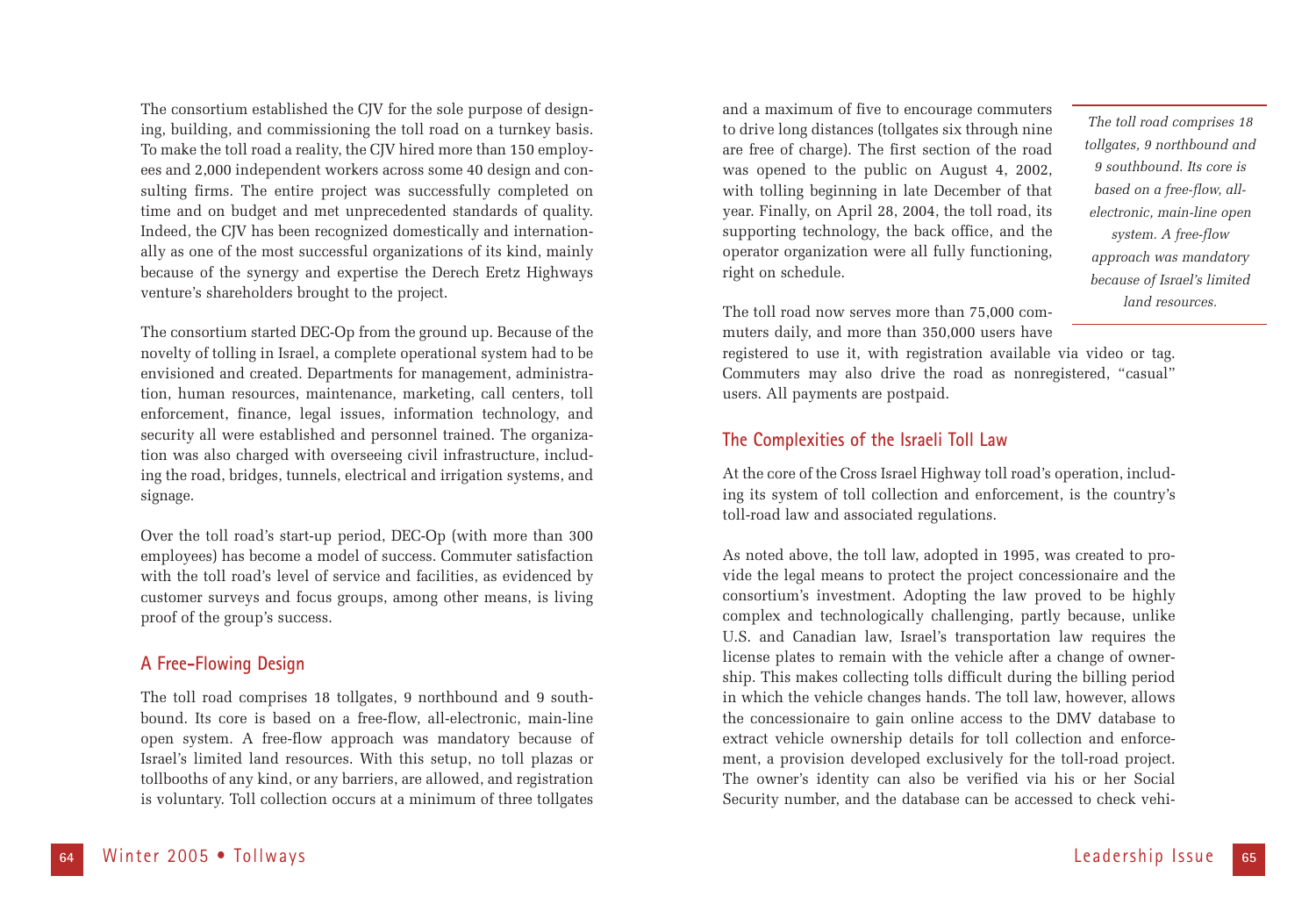cle ownership details at the back office and at the point of sale. The toll law defines the DMV-registered owner as the party responsible for toll payment and distinguishes between three basic toll classes: motorcycle, passenger car, and heavy vehicle (above 4,000 kilograms, or approximately 10,700 pounds).

The toll law also authorizes the concessionaire to block online annual license renewals upon a consecutive number of nonpayments of tolls, impound the violator's vehicle while he or she is using the toll road, and collect tolls in real time from violators. Ultimately, the law and the related toll-enforcement tools have proved to be the right mechanisms for successfully operating a freeflow toll road on which registration is voluntary.

## **Overcoming Public Resistance**

Adoption of a toll road meant the Israeli public for the first time

*Adoption of a toll road meant the Israeli public for the first time would be required to pay tolls for a "product" that up to now had been free. Needless to say, this presented a significant obstacle for toll proponents to overcome.* 

would be required to pay tolls for a "product" that up to now had been free. Needless to say, this presented a significant obstacle for toll proponents to overcome. As noted earlier, during the first few months of the new road's operation, the first section of the system was opened to the public toll-free. More than 45,000 commuters used the section daily. After toll collection began, however, that number dropped by almost half. Successful marketing campaigns citing the benefits of the new system helped increase road use and registration. Additionally, as mentioned above, the policy of charging drivers for a minimum of three tollgates but no more than five gave

commuters an incentive to drive long distances on the road.

Public awareness of toll enforcement posed yet another obstacle. The new violation policy and accompanying penalties for toll debts were unheard of before the road's creation. As a result, the public initially contested the authority given the concessionaire to assess fines. Gradually but surely, however, the logic of the system sank in, and commuters came to realize the new means of toll enforcement were justified despite an escalation in penalties and enforcement on a scale previously unknown in the country.

#### **The Technology behind the System**

The Cross Israel's tolling-system technology is based on Toronto's 407 ETR system and lessons learned from 407 ETR during its first

phase of operation. Complementary features were added to enhance system performance and reduce operational, maintenance, and life-cycle costs. One such feature, the highway's traffic management system, was tailored to the project's tolling needs as well as to the Israeli government's tender requirements for traffic monitoring in anticipation of future toll-road expansions. The government's tender committee had introduced a novel concept into the concessionaire agreement: Road expansion regarding the main line, ramps, and overpasses was designed up

*The traffic management system produces a monthly report for all road segments and ramps for the sole purpose of evaluating potential expansion.*

front, with expansion criteria based on traffic volume, speed, delays, repeatability of events, and so on. The traffic management system produces a monthly report for all road segments and ramps for the sole purpose of evaluating potential expansion.

In contrast to the 407 ETR's closed system, in which toll gantries are located at entry and exit points for all interchanges and ramps (more than 220 gantries total), the Cross Israel incorporates mainline, open-system architecture, with toll gantries positioned only along the road (18 gantries total). Such an approach has its own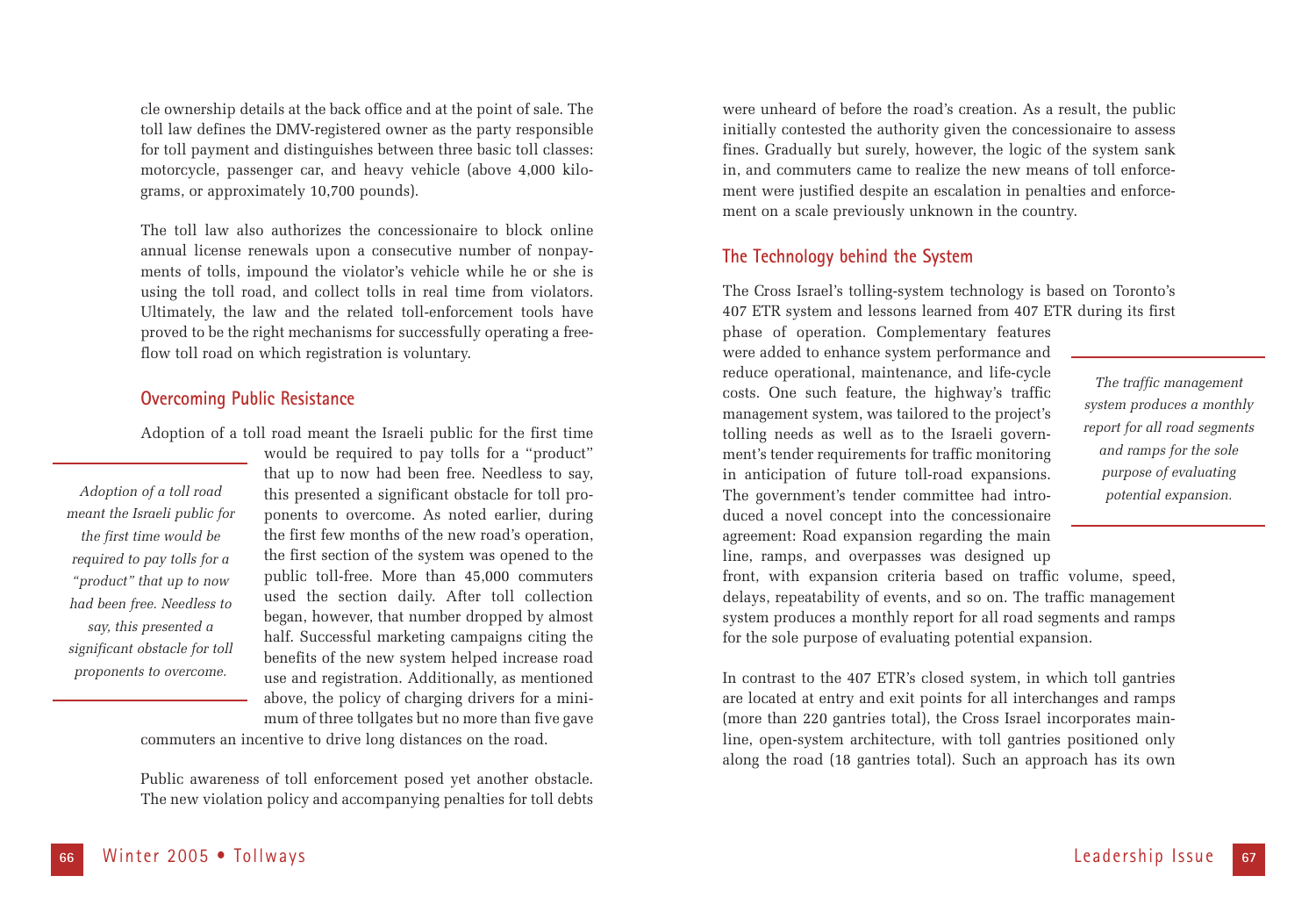design and implementation challenges and complexities, including segment toll time-outs and trip formation.

Unlike closed tolling systems, in which one's distance between the entry and exit ramps used forms the driver's trip, the Cross Israel's open tolling system counts a transaction each time the vehicle passes under a toll gantry. Setting up predefined travel times between gantries forms the trip based on the individual gantries passed. The toll law designates that a single tollgate transaction be debited as though the vehicle drove through three individual toll sections. When three consecutive transactions are recorded, they are counted as a single trip. When a fourth tollgate is passed, a fourth toll section is debited, and when the fifth tollgate is passed, a fifth section is debited, for a maximum of five sections traveled.

Special filters and algorithms are used at the toll-processing platform for continuous validity checks. These tailored algorithms also support virtual tollgate mechanisms to compensate for cases in which a tollgate transaction is missed or truncated for whatever reason. This mechanism is supported by the back-office toll-transaction process automatically.

As a true free-flow architecture, the Cross Israel system supports both tag and license plate reading of registered tag users or video users (registered and nonregistered). To eliminate fraud, induced violations, and billing errors, the system's data-processing techniques were taken to a new level of design that was beyond the capabilities of similar tolling technologies. Part of this new design was derived from toll-law requirements regarding the use of photographic evidence in court. For example, error-detection and validation filters were incorporated to eliminate appeals from toll-road users and reduce billing errors or incorrect readings of license plate numbers or tag keys. (The fact that Israeli license plates contain only digits has aided reading accuracy.) The system also uses manual video processing to identify the jurisdiction and license plate number for those vehicles whose plates cannot be read automati-

cally or to verify the identity of a driver who commits a violation detected by automatic image processing.

Special care was taken to provide electronic tolling and traffic management (ETTM) with high availability, minimum downtime, redundancy, failsafe modes, and data backup. Integrated diagnostics are



built into all roadside and central system components, and all reporting components are integrated with a central diagnostics system.

#### **Innovative Enforcement Required**

The Cross Israel toll road's free-flow nature and the acceptance of casual, nonregistered users required an innovative approach to tolling enforcement. The resulting system not only identifies and maintains a history of violators but also allows real-time enforcement against habitual violators using patrol vehicles that intercept the violator after being sent a dispatch once the violator enters the highway.

The real-time enforcement process is initiated when the toll revenue management and billing system identifies that a registered customer or casual user has not paid tolls incurred. If a customer's payment history is sufficiently poor, the system obtains any necessary additional identification information from the DMV and may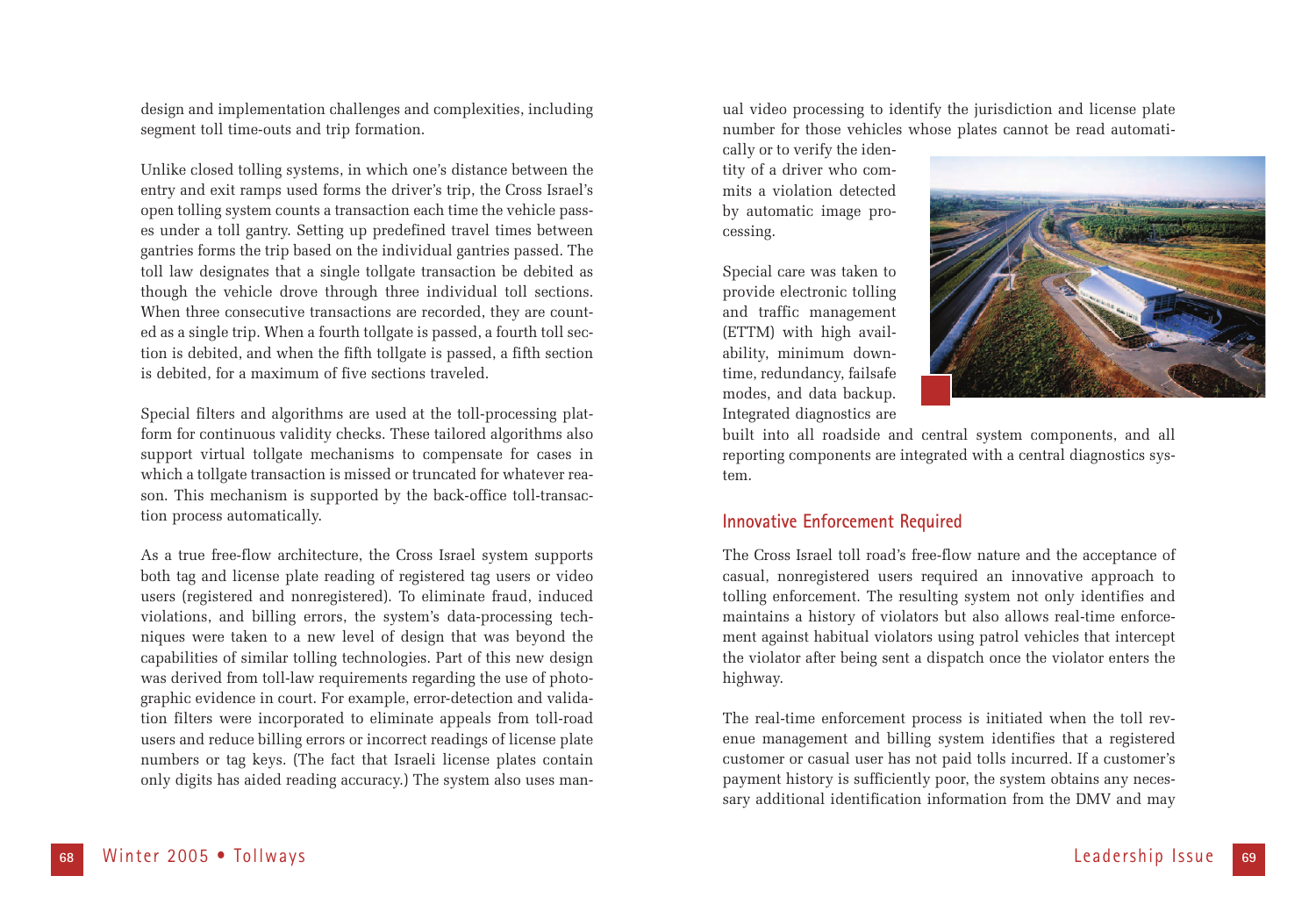add the customer's vehicle to a list of those eligible for real-time enforcement.

Real-time enforcement commences when the system detects that a listed violator has entered the highway and passed a tollgate. At that point, an alert message including the violator's license plate number, vehicle description, owner information, and summary account information is sent to a network of mobile toll-enforcement terminals via a dedicated cellular communication network. Each enforcement terminal is assigned an "area of interest." Alerts are sent to all terminals but are displayed on only those units with an



area of interest overlapping the violator's location at the time of detection. Enforcement notification starts within eight seconds after the violating vehicle or tag passes through the tollgate. If the violator fails to stop for the patrol vehicle, he or she is perceived as breaking the law, and hired highway police officers are sent out. This method of enforcement has proved highly successful despite the significant public controversy

it initially provoked. Toll-collection leakage is minimal, and casual as well as registered users are paying their invoices or debits on time to avoid fees and sanctions.

### **The DSRC Component**

The system's tollgates provide transaction data but also act as integrated entities to monitor travel time along a toll section to calculate time-outs and update the trip formation process as required. Each toll segment is also divided into links with the use of dedicated short-range communications (DSRC) readers. By time-stamping the tag, the readers can measure, average, and uplink travel times for central processing by the system's toll-transaction processing platform and traffic management system. These data are then used to calculate travel times and speeds as well as incidentdetection algorithms.

One of the biggest problems with the DSRC protocol and the adoption of the 900 megahertz domain was complying with a very tight spectrum domain for use by cellular companies

and other applications. An extensive effort to comply with the frequency regulator resulted in a workable change to the uplink and downlink frequencies and a considerably narrower band, as well as a very low noise floor to other users of the spectrum. Meanwhile, tags were designed to comply with the North American DSRC standard. The design took into account future applications and interoperability; therefore, the tag allows for software and protocol updates. In addition, a great effort was made to preserve battery life beyond eight years of operation.

Project contract requirements dictated implementation of a traffic management system designed for highway management as well as for integration within the open-architecture tolling system. The resulting system consists of a traffic management center, a CCTV system, vehicle detection stations (to track volume, speed, and

occupancy), traffic signals, electronic signs, and a tunnel management system. It provides highway surveillance, detects traffic abnormalities such as accidents and congestion, manages incidents, monitors ramps, generates traffic statistics, and provides traffic and

*Operational back-office issues surfaced during the first phase of our system ramp-up, reflecting the fact that free-flow tolling requires a high degree of flexibility. We also learned another important lesson: Unless back-office operations are designed based on a proven, configurable product, the system will control the operator rather than the other way around.*